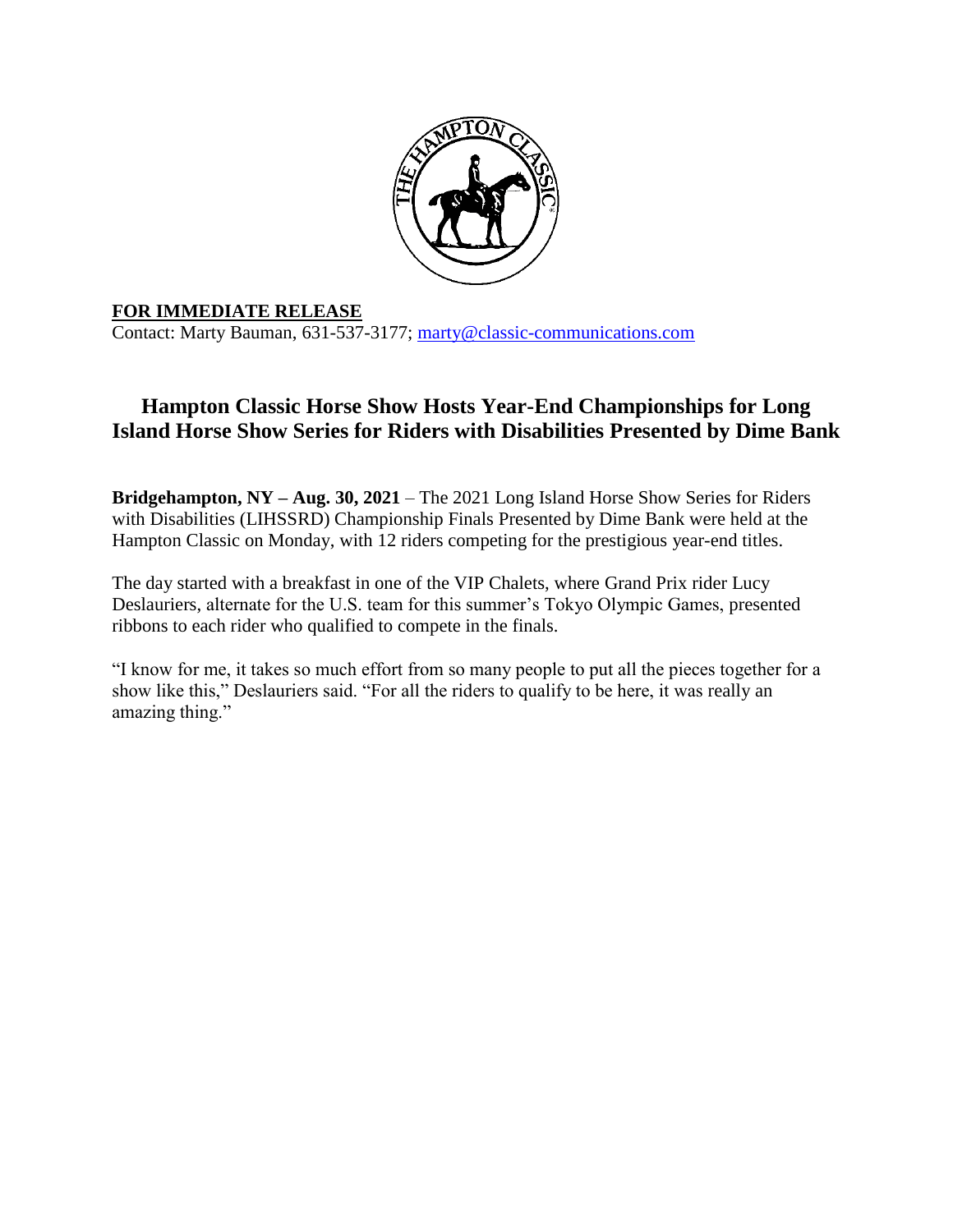

Lucy Deslauriers presented a medal to each of the 12 LIHSSRD riders © Kind Media

Afterward, judge Chris Wynne put each group to the test and awarded Champion and Reserve accordingly. He found the most enjoyable thing about the competition was seeing how much everyone enjoyed being with horses. "Sometimes in normal horse shows, it's all about the competition, but to me, this looked like the young men and women who just loved riding their animals."

The Leader/Sidewalker division was won by Julia Glenz of Long Beach, N.Y., riding Barely There, owned by HorseAbility Inc. "Bear" also took the Beginner Independent division championship with Kenzie Pu-Folkes of Great Neck, N.Y.

"I rode Bear in the very first show I ever did, and he's very nice and sweet," Glenz said. "It feels great to be champion with him."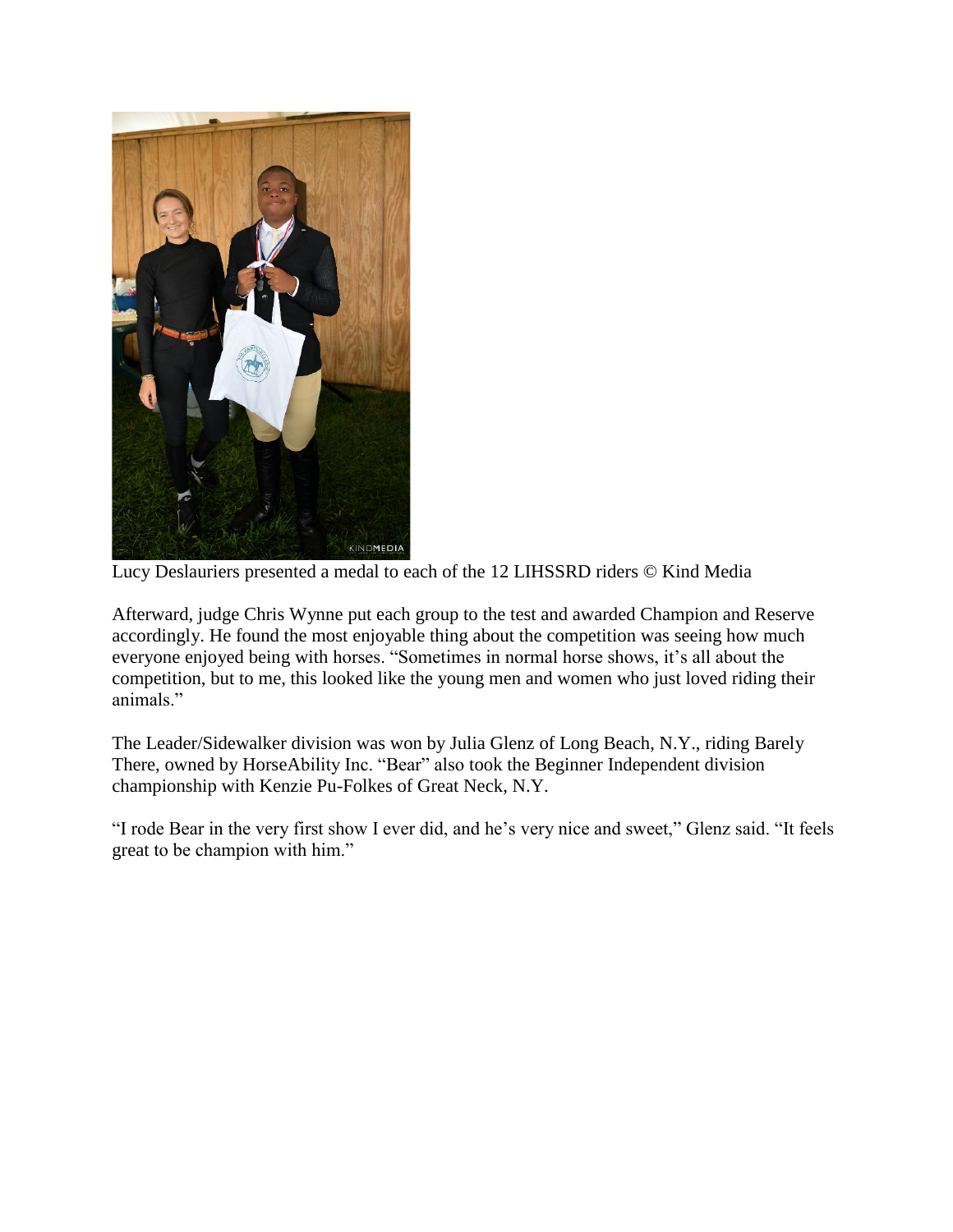

Julia Glenz and Barely There © Kind Media

"I've been with Bear for three years, and I wasn't nervous at all," Pu-Folkes said. "It was just another day in the ring for us."

The Advanced Independent division champion was Noah Capps of Glen Cove, N.Y., riding Wall Street Tickertape.

"It's such a privilege to be at the Hampton Classic, especially after missing last year with COVID," said Katie McGowan, Executive Director of HorseAbility and one of LIHSSRD's founding members. "I'm proud of our riders to be able to come here with some sense of normalcy, and we're always so grateful to Shanette, Marty, and the whole crew at the Hampton Classic for all that they do to support us. They roll out the red carpet for these rockstar riders, and they always honor the riders for the competitors and athletes that they are."

"We were thrilled to have so many familiar faces back, especially since we missed them all last year," said Shanette Barth Cohen, Executive Director of the Hampton Classic. "I am so proud of everyone for qualifying to be here."

Each year approximately 50,000 people – including many A-list celebrities – come to watch the nation's best equestrian athletes compete at the Hampton Classic. The Hampton Classic features more than 200 classes in six show rings, the Agneta Currey Boutique Garden with more than 70 vendors, and a wide selection of dining options, all on its world-class 60-acre show grounds. This year's Hampton Classic features five FEI classes in its grass Grand Prix ring showcasing elite riders from around the world, including Olympic and World Equestrian Games veterans. There are also kid-friendly activities throughout the week including pony rides, petting farm animals, daily special attractions and more.